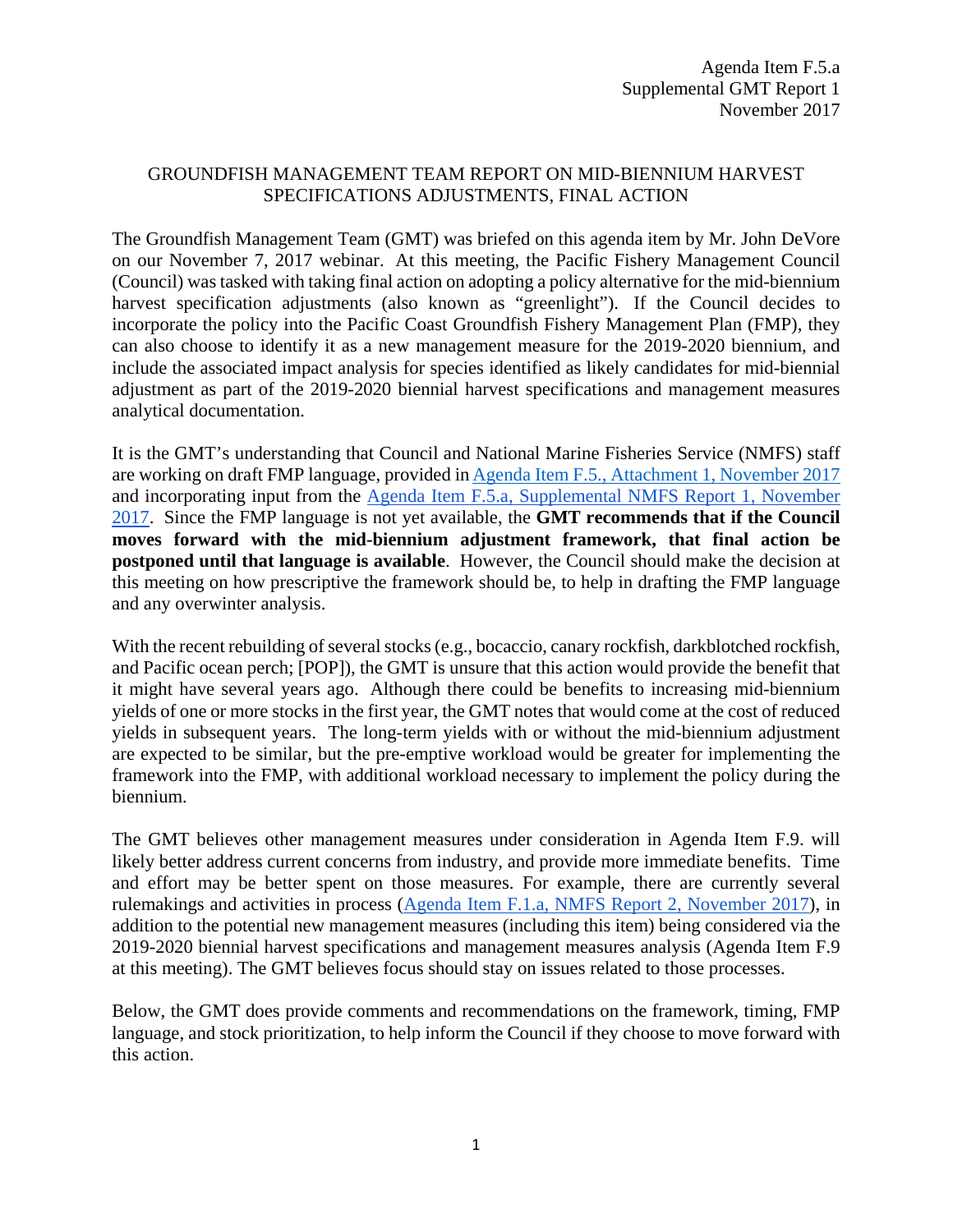# Framework

In [Agenda Item F.5.a, Supplemental NMFS Report 1, November 2017,](https://www.pcouncil.org/wp-content/uploads/2017/11/F5a_Sup_NMFS_Rpt1_NOV2017BB.pdf) NMFS proposed a set of seven questions to help establish the management measures that would be available within the framework, if adopted. In general, if the Council moves forward with the mid-biennium adjustment framework, the GMT believes limiting the changes to harvest specifications or management measures would simplify analyses and provide benefits more quickly to industry. Being as simple and as prescriptive as possible, may resolve the analytical complexity as well as streamline the regulatory process. Below we describe our rationale, including relevant examples for specific stocks. **Note, the GMT only recommends the following framework policies if the Council chooses to implement the greenlight.**

### *1. Should the same P\* that applied in the biennial process be applied throughout the framework?*

The P\* decision is made by the Council when setting the allowable biological catch (ABC) from the overfishing level (OFL), to account for management uncertainty and the probability of overfishing. A majority of West Coast groundfish stocks have a P\* of 0.45. However, some stocks (e.g., sablefish and shortspine thornyhead) have a P\* of 0.40. **The GMT recommends the Council have the ability to adjust the P\* in a mid-biennium adjustment.**

**The GMT recommends that, if a stock's default P\* is less than 0.45, the stock assessment authors provide ten-year projections under both the default P\* and a P\* of 0.45.** While some stocks could see modest changes by liberalizing the P\*, others may see larger gains. As such, assessing the potential difference for the specific stock will inform the decision to potentially alter the P<sup>\*</sup>. For example, the difference between a P<sup>\*</sup> of 0.45 and a P<sup>\*</sup> of 0.40 for lingcod south of 40°10' N. latitude is only 35 metric tons (mt) for 2018 (847 and 812 mt, respectively). However, for sablefish coastwide, there is a 359 mt difference between a P\* of 0.45 and 0.40 for 2018.

### *2. Should the same off-the-top deductions be applied to the new annual catch limit (ACL) as was done in the biennial process?*

The GMT sets off-the-top deductions for incidental open access and research each biennium at the historical maximum, generally from the most recent ten years. However, more recent total mortality estimates from the West Coast Groundfish Observer Program will be available when considering a mid-biennium adjustment. **As such, the GMT recommends considering adjustments to off-the-top deductions at the time of the greenlight action.** 

Tribal off-the-top values are set by request from the Tribes through the biennial specifications process, for all species except sablefish. **If the greenlight is implemented, the GMT recommends revisiting the tribal off-the-top deductions.** For sablefish, ten percent of the ACL north of 36° N. latitude is allocated to the tribal fishery. Therefore, a mid-biennium adjustment would proportionally increase the treaty allocation. For species other than sablefish, the Tribes have the ability to recommend new set-asides inseason to prosecute the treaty fisheries. Regardless of whether the greenlight is used, the tribes will only recommend new set-asides on an as-needed basis.

*3. Should harvest guidelines increase proportionally to the increase in the ACL (e.g., based on a ratio) or would the Council want to revise harvest guidelines (e.g., make new apportionments)?*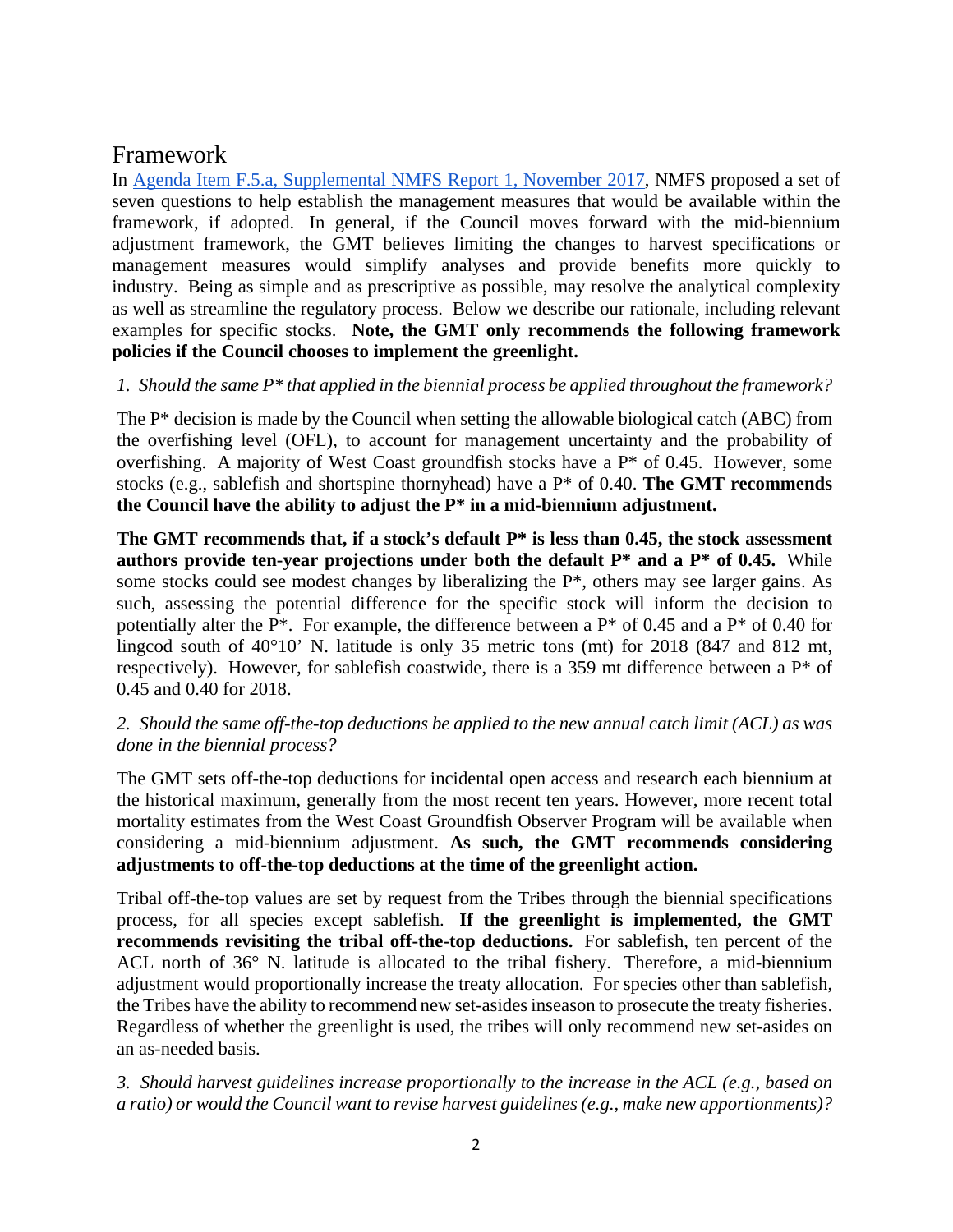The fishery harvest guidelines (HG) would be updated based on any changes under Step 2.

*4. Should there be default allocations described in the framework (e.g., for species with allocations set biennially, keep the same percentage sharing, raising all affected sectors on a pro-rata basis)?*

**To expedite decision making, the GMT recommends using default allocations if a midbiennium adjustment occurs.** For some species (e.g., darkblotched rockfish and sablefish), the trawl/non-trawl allocations are hardwired into the FMP. Other allocations (e.g., yelloweye and canary rockfish) are set each biennium. Allocations for species with two-year allocations should be increased pro-rata. The GMT is particularly concerned that making changes to these allocations could significantly expand the list of corresponding management measures, increase the need for subsequent analysis, and potentially delay and subsequently decrease the benefit of a mid-biennium adjustment.

## *5. Should the set-asides for the at-sea Pacific whiting sectors increase? Proportionally?*

**The GMT recommends that the Council consider increasing set-asides determined within the biennial process for the at-sea sectors.** Similar to the off-the-top-deductions, the GMT will have additional years of data when considering the greenlight adjustment for informing whether additional quota is needed. If darkblotched rockfish and POP set-aside amounts continue to be determined by the Amendment 21 formula, then those amounts will be increased based on that within-trawl rule.

### *6. Would some or all of the routine management measures established in the biennial process be available for revision?*

Fishery regulations (e.g., trip limits) would likely need to be liberalized inseason to achieve potential greenlight gains. As with current inseason changes, the biological and economic impacts associated with more liberal regulations would need to be analyzed prior to implementation. Therefore, analyzing potential impacts of corresponding management measures to achieve higher ACLs for "greenlight" candidate stocks in the previous biennial harvest specifications and management measures would streamline the process.

*7. Would development of new measures be precluded by the framework due to the need for additional impacts analysis?* 

**The GMT recommends that new management measures be precluded by the framework, due to the potentially extensive workload required.** The goal of the greenlight is to implement changes in time for sectors to benefit from the new stock status, and this could delay the regulations allowing the increase in allocation.

# Timeline

Ideally, the "greenlight" adjustment could be implemented as quickly as possible by waiving notice and comment rulemaking (similar to how inseason currently occurs). However, as described in [Agenda Item F.5.a, Supplemental NMFS Report, November 2017,](https://www.pcouncil.org/wp-content/uploads/2017/11/F5a_Sup_NMFS_Rpt1_NOV2017BB.pdf) the likelihood of waiving notice and comment rulemaking cannot be predetermined and will be decided on a caseby-case basis.

If the legal requirements for waiving notice and comment are not met, then a proposed and final rulemaking would be necessary. Rulemakings take a minimum of six to nine months to be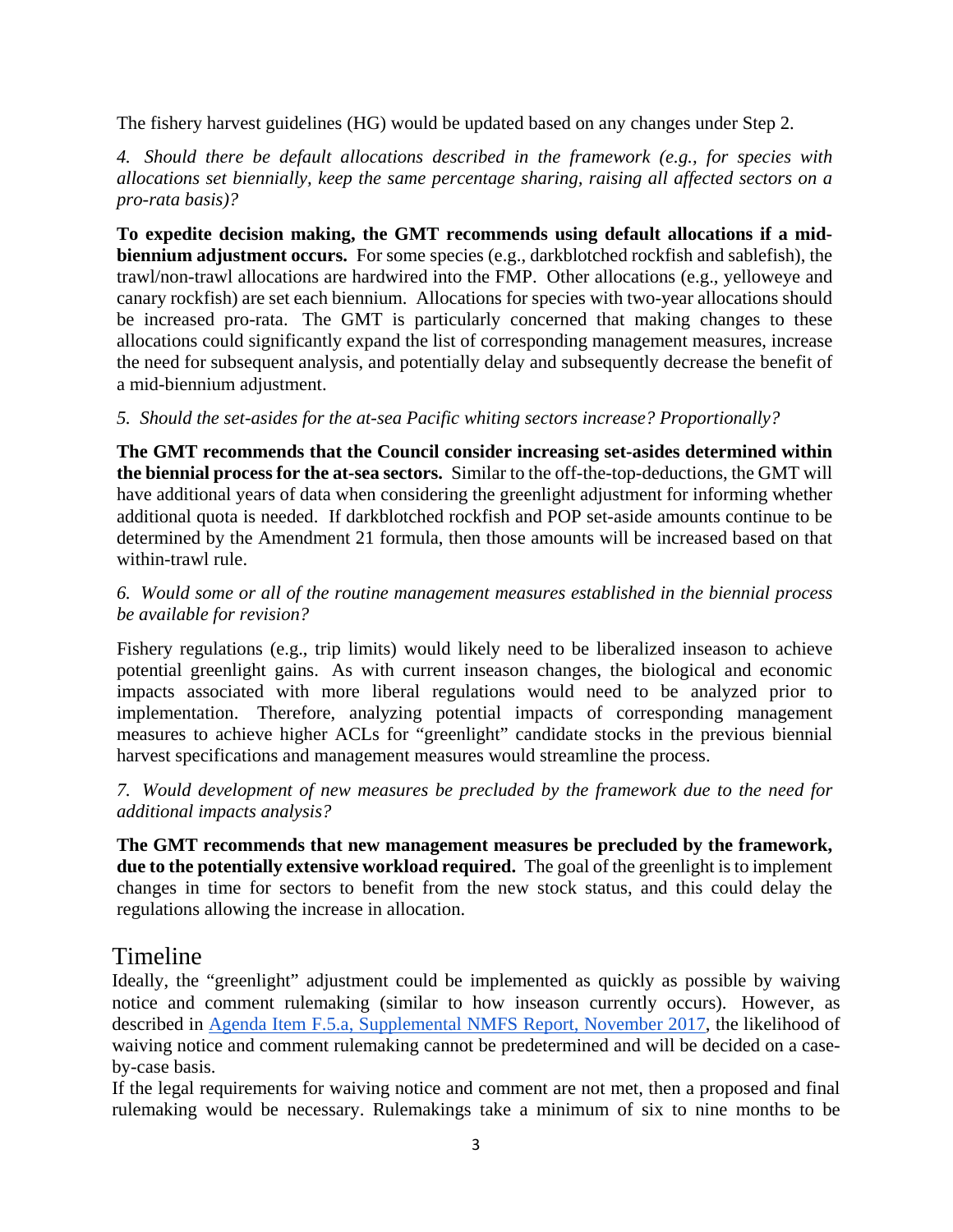completed after the Council takes action. Additionally, the Council would need to consider where in the overall NMFS list of rulemakings the action would fall.

Under ideal circumstances, and assuming that a stock assessment is adopted in September of an odd year, then the additional quota would not be available until March or June of the following even year, at the earliest (Table 1). If a new assessment is adopted in November, then the additional quota would not be available until sometime between May and August. Depending on affected species and sectors, the former timeline may provide some additional benefit. However, the latter timeline may not provide benefits in time to be useful for many fisheries. **Therefore, the GMT recommends that the Council carefully consider workload and timeline trade-offs when deciding if and how to move forward.**

|                                                                               |  |  |  |  |  |  |  |  |  | Table 1. Modified proposed process and schedule for implementing a mid-biennium harvest |  |
|-------------------------------------------------------------------------------|--|--|--|--|--|--|--|--|--|-----------------------------------------------------------------------------------------|--|
| specifications increase, based on Table 1 from Agenda Item F.5, Attachment 1. |  |  |  |  |  |  |  |  |  |                                                                                         |  |

| <b>Date</b>                 | <b>Task</b>                                                                                                                                                                                                          |                                                                                 |  |  |  |  |  |  |
|-----------------------------|----------------------------------------------------------------------------------------------------------------------------------------------------------------------------------------------------------------------|---------------------------------------------------------------------------------|--|--|--|--|--|--|
| March -<br><b>June 2018</b> | Stock assessment priorities decided for 2019 and 2021 assessments. Stock X<br>prioritized for a 2021 assessment and identified as a candidate for a mid-<br>biennium harvest specifications increase in 2022.        |                                                                                 |  |  |  |  |  |  |
| June 2018 -<br>Sept. 2019   | Scoping of the analysis required to implement an increase in 2022 harvest<br>specifications for Stock X.                                                                                                             |                                                                                 |  |  |  |  |  |  |
| Sept. 2019                  | Council decides range of 2022 ACLs for Stock X for advanced analysis.                                                                                                                                                |                                                                                 |  |  |  |  |  |  |
| Sept. 2019 -<br>April 2020  | Advanced analysis conducted and reviewed by Scientific and Statistical<br>Committee (SSC) and other advisory bodies.                                                                                                 |                                                                                 |  |  |  |  |  |  |
| June 2020                   | Analysis completed and endorsed. Assessment for Stock X in 2021 confirmed.                                                                                                                                           |                                                                                 |  |  |  |  |  |  |
| Sept. or<br>Nov. 2021       | Assessment for Stock X is adopted (Nov. if reviewed at mop-up). Biological<br>impacts of a mid-biennium increase are identified using the new assessment.<br>Council considers and triggers a mid-biennium increase. |                                                                                 |  |  |  |  |  |  |
|                             | Notice and comment rulemaking<br>CAN be waived                                                                                                                                                                       | Notice and comment rulemaking CANNOT<br>be waived                               |  |  |  |  |  |  |
| Dec. 2021                   | Final rule is published,<br>implementing an increase in harvest<br>specifications in 2022 for Stock X.                                                                                                               |                                                                                 |  |  |  |  |  |  |
| Jan. 2022                   | Mid-biennium increase in harvest<br>specifications is implemented.                                                                                                                                                   |                                                                                 |  |  |  |  |  |  |
| March -<br>Aug. 2022        |                                                                                                                                                                                                                      | Proposed rule is published with comment<br>period.                              |  |  |  |  |  |  |
| May - Sept.<br>2022         |                                                                                                                                                                                                                      | Final rule publishes implementing an<br>increase in the harvest specifications. |  |  |  |  |  |  |